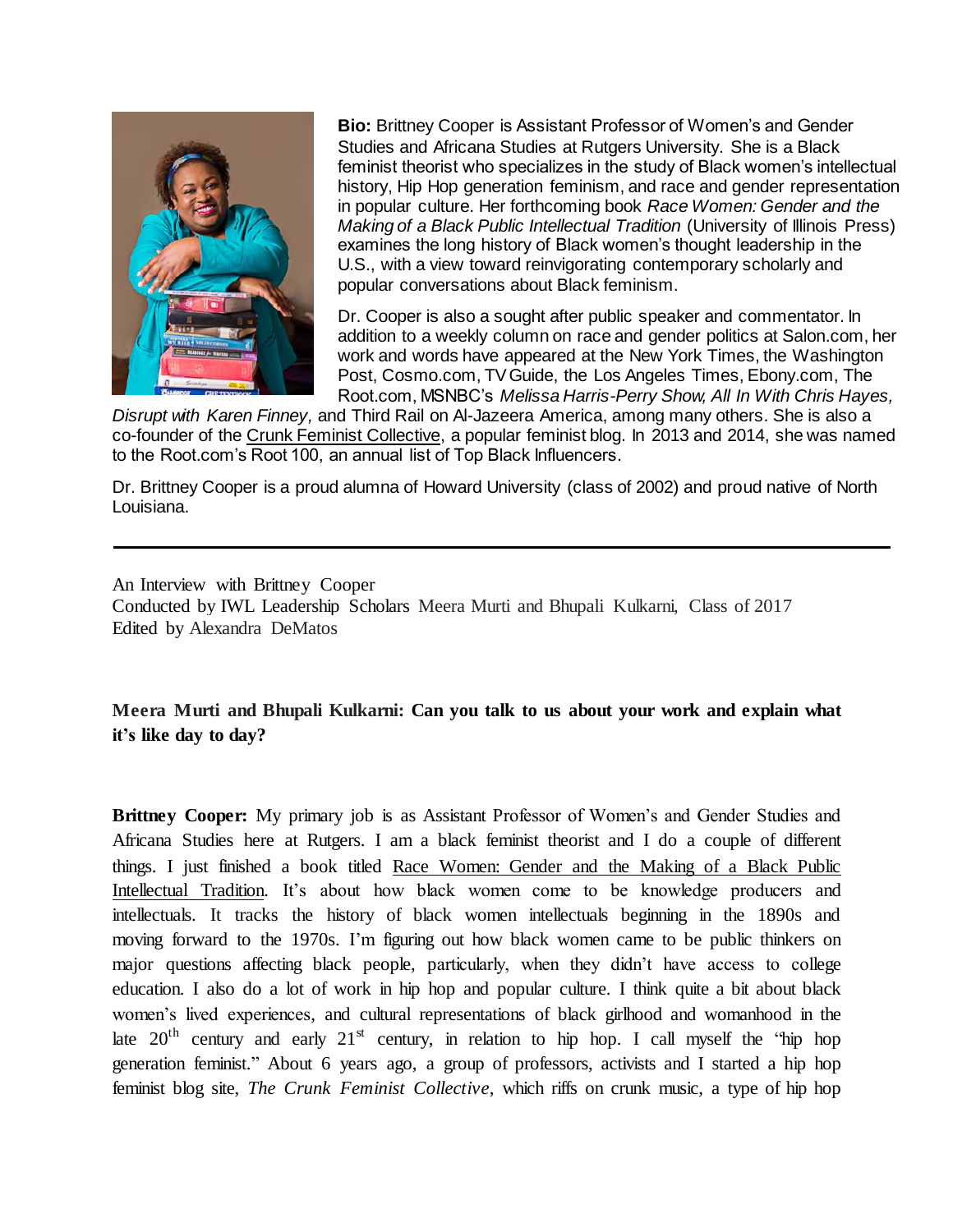that you typically hear in the south. Those are the areas that I work on; all of them are connected because they are all very invested in the ways black women produce knowledge, what it means to be a black women in different moments in history, and the places that black women do that type of work. For instance, in the  $19<sup>th</sup>$  and  $20<sup>th</sup>$  century they were doing it a lot in autobiography and organizational work. In the late  $20<sup>th</sup>$  and  $21<sup>st</sup>$  century we do it a lot through blogs, television, and music among other things. I also do a lot of writing for popular venues.

## **MM & BK: What are some of the challenges that you face as a women in your field? What have been some of your successes?**

**BC:** I've always wanted to be a teacher. The one year that I was out of school between undergrad and graduate school I taught  $7<sup>th</sup>$  grade and that's not the type of teacher that I wanted to be, because teaching  $7<sup>th</sup>$  graders is a calling and not mine. I like working with young adults who are on the cusp of figuring out who they're going to be in the world and being able to play a role in shaping that, at least at an intellectual level and maybe politically. I was the first in my family to graduate from college and go on and get a graduate degree. Since then, my mom has gone to get her graduate degree, and two of my cousins have their master's degrees. I claim inspiring my family as an accomplishment. I'm thankful to be able to work at Rutgers and have awesome students, but I'm also always cognizant that I come from a working class background and that lots of folks that look like me and come from where I'm from don't get the opportunity to work in really prestigious institutions such as this one and do the work that we do here. I consider it an accomplishment to be here and work with students every day and do what I feel really passionate about doing. I decided when I was 23 that my dream job would be getting paid to read, write, and say provocative things and get people thinking and talking –and that's the job that I have! There are challenges that come with that, and certainly a professor's work is really hard. A lot of times I don't think folks agree with that. They think we have a lot of extra time. But we're thinking of things that we can say in class, we're grading papers, trying to make sure that these institutions remain places where good solid education happens and that everyone has a great experience beyond the classroom as well. All that work happens with good professors who are invested in the life of the institution. I face a lot of challenges because I'm a public writer. I just got a piece of fan mail. I get all kinds of mail here, but sometimes the police have to come and collect my mail, because it's often not fan mail. I get a lot of hate mail because I write a lot about recent gender politics and popular culture. Those are tough topics. Also, some folks have a general idea what a professor is, usually they think old white man, gray haired, very distinguished looking –they don't think young black woman. So there's this question about authority…that you always have to establish authority. If you're young, if you're a woman, if you're black, or if you have a disability, it challenges your authority. I want to talk to working class folks about feminism, but academics may not consider that serious scholarship. Then you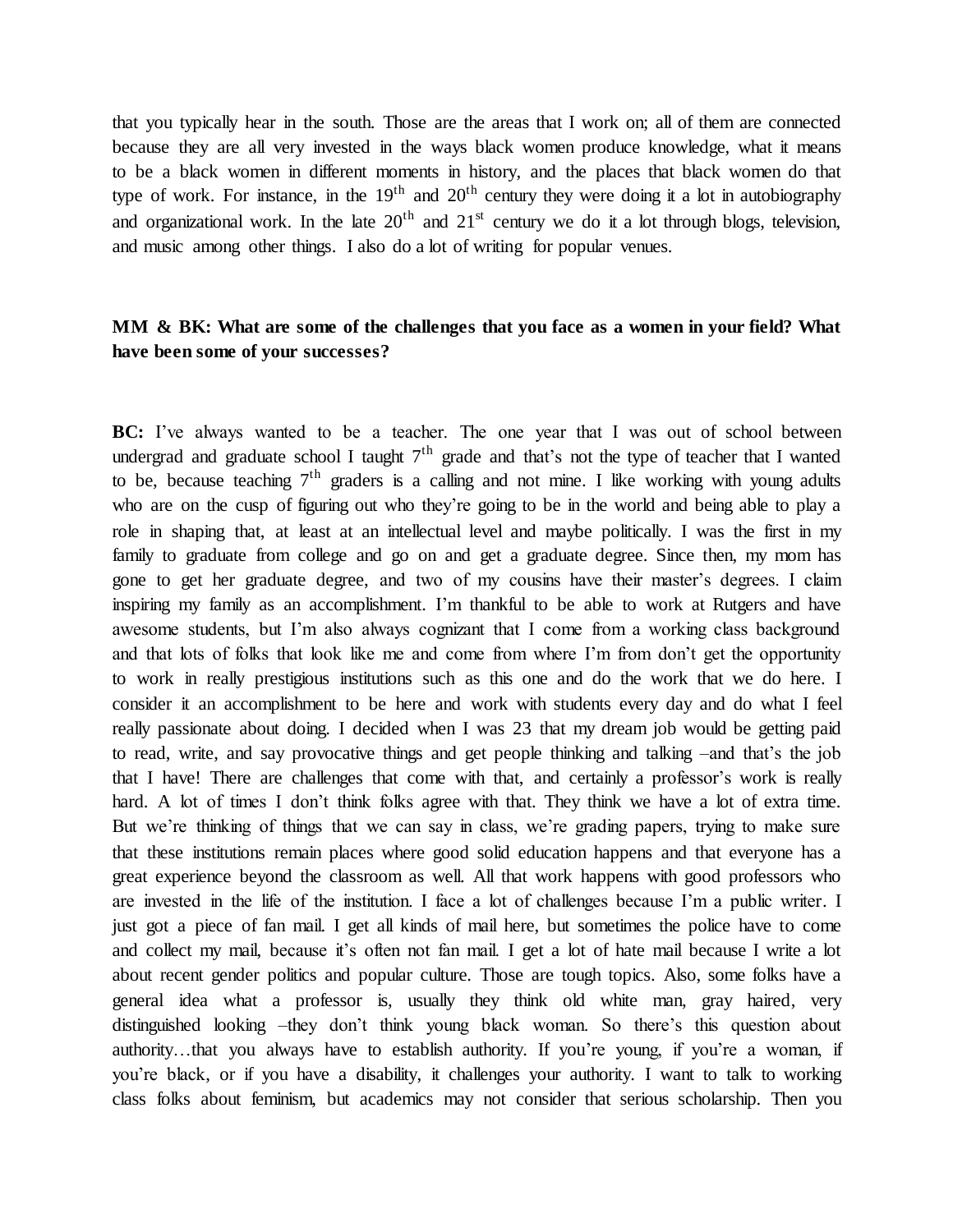have to do additional work to prove that you're both a serious scholar and one that cares about people outside of institutions. So I feel like I'm always trying to negotiate those challenges.

## **MM & BK: What kind of leader would you consider yourself to be or what is your leadership style?**

**BC:** I'm a collaborative leader. I get a lot of my notions of leadership in what's happening in the current Black Lives Matter movement where we say "Look, we're not a leader of this movement; we're a leader for movement." I think that all people can lead. I think that all folks have something to say. We lead based upon our gifts, talents, and skills. In my life, when I've had opportunities to "be a leader," I like doing it with other people. I like rolling around with powerhouse women. That really makes me happy. I see leadership as rolling with a crew of people who work together and work in collaboration. I'm not interested in leadership as a way to grab power or gain power. I am interested in influence. I think influence is a thing that you earn by doing good work that's beneficial to people. I don't believe in top down leadership. I definitely believe in bottom up leadership and leadership *with* people rather than *for* people or *of* people. In the age of Twitter, people think that they're leaders because they have lots of followers and I don't think that. I don't want followers, it's too much pressure. I'm interested in working with people who are also trying to figure it out. We have some shared principles around social justice, being against patriarchy, around being antiracist, for instance. I'm interested in the notion that ideas have changed the world and that what I owe to folks, is to do my work and to help create ideas that are useful and liberatory. I think that that's a kind of leadership, but I'm not interested in leading organizations. I think leaders should serve people. I think that what leaders get to do is to zoom out and have a perspective about what people need and get the opportunity to strategize how to give people the things that they need to live their full lives and full selves. I think that some leaders think that it's like "oh, I get to tell people what to do and I enjoy that," and I don't like people telling me what to do, so I don't tell other people what to do. Instead I think, what I want to offer to people are things that can be useful for the things that matter to them. For me, that kind of model, a feminist collaborative process driven by a democracy – it's a way that we get to critique patriarchy in a hierarchal system to build superstars.

### **MM & BK: How was the Crunk Women Feminist Collective formed, and what needs had to be filled?**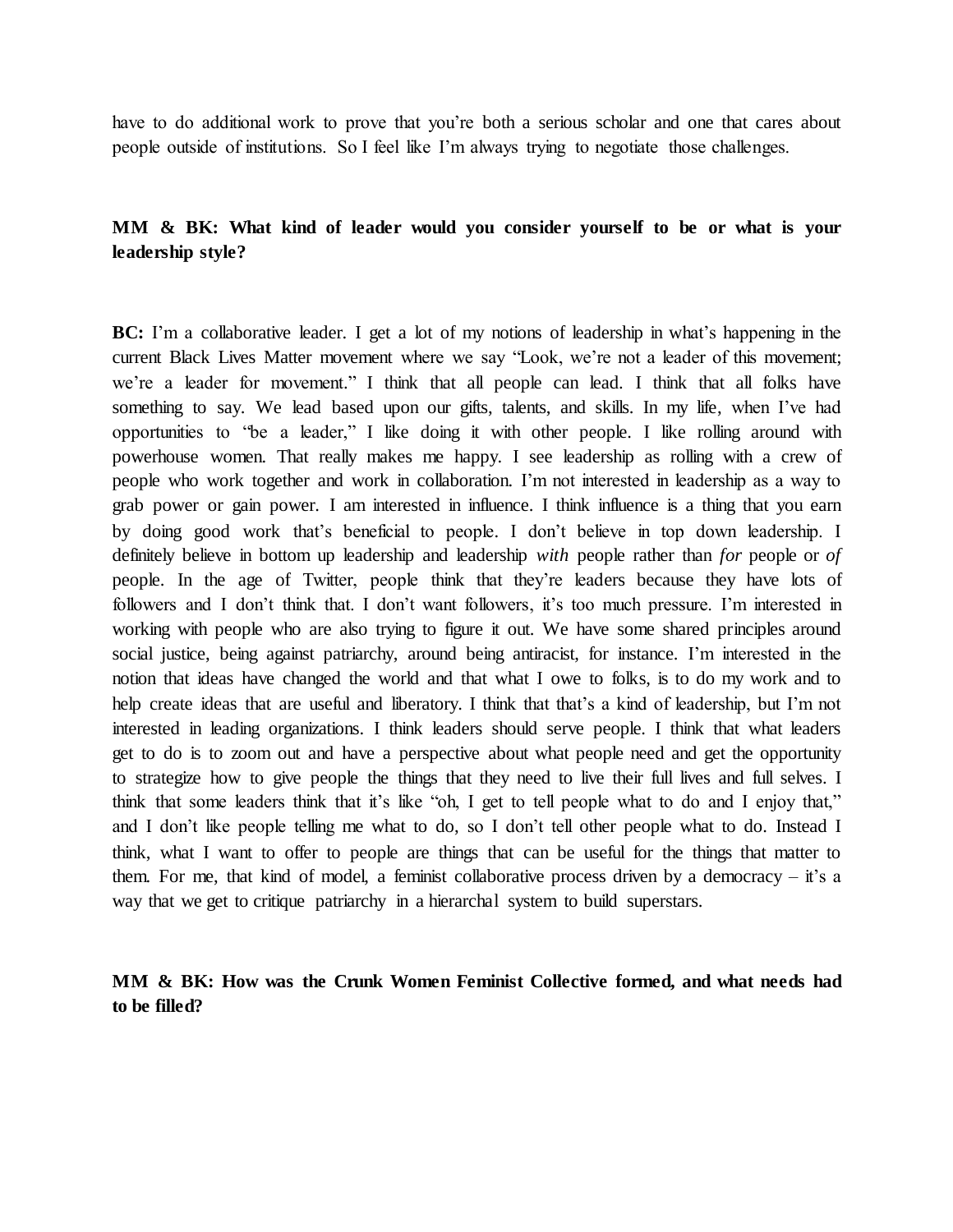**BC:** We were a group of friends who started calling ourselves the Crunk Feminist Collective when we were in grad school. We were students of color; black, Latino, and South Asian. We were going to class and folks were saying really inappropriate things. We would give the side eye to people, and then we would leave class and go have dinner parties with each other. This was happening at the same time as we were all taking these feminist classes and claiming feminism and also going to the club in Atlanta during the height of the 'Crunk era' in hip-hop and we were like "we're not going to give up our hip-hop just because we're feminist because we're both!" It was a way for us to think about the cultural resources we had. And we had a critique of hip-hop and its sexism and misogyny but we also got great joy from it too. We wanted to retain that and also retain a particular kind of justice politics. So one night at a party, we were like "oh, we're crunk, we're feminist!" So we started calling ourselves the Crunk Feminist Collective and then several years after that point when we all had graduated and were professors, Susana Morris and I (Susana teaches at Auburn University) called me and said "let's get the CFC going again." We started a blog because it's a way for us to have that same perspective and be a support system for each other. At the time, we were a collective of about 15 people; it's not as large now. We were a collective of black, Latina, and South Asian folks, writing and talking together about issues in popular culture or issues in our personal lives and policy matters. It allowed us to really have a set of conversations with folks that weren't overly academic. We could just talk like how you talk to somebody when they come over to your house and y'all are just hanging out as opposed to a formal classroom of feminists.

# **MM & BK: What do you feel the relationship is between grassroots organizing and academia? How do you make your writing accessible to everybody who is interested in it?**

**BC:** We don't have Women's and Gender Studies and Africana Studies, which are the two departments that I've always had academic jobs. We don't have those departments in universities outside of a culture of activism; those are departments that exist in the university because people picket it and boycott it and demand that institutions create spaces for us to have those conversations. That's true of American Studies and it's true of Ethnic Studies. These are departments and disciplines that were born out of politics and cultures of protest; I don't understand my life in the institution outside of a demand for the right to be here. So because of that, I am committed to staying in the streets as much as I can. I do this work because I think feminism can change people's lives. Being antiracist can change and save people's lives. I see myself as a scholar activist; these things are connected. I think that when I step into a classroom, that's a kind of intellectual activism. It's affirming the right of students to be there, the fact that the experiences of women of color are worthy of academic study. When I'm in the streets, I'm saying that there's power in protest and in standing in solidarity with folks who are willing to put their bodies on the line, so that the police treat us with dignity. It doesn't matter if I have a fancy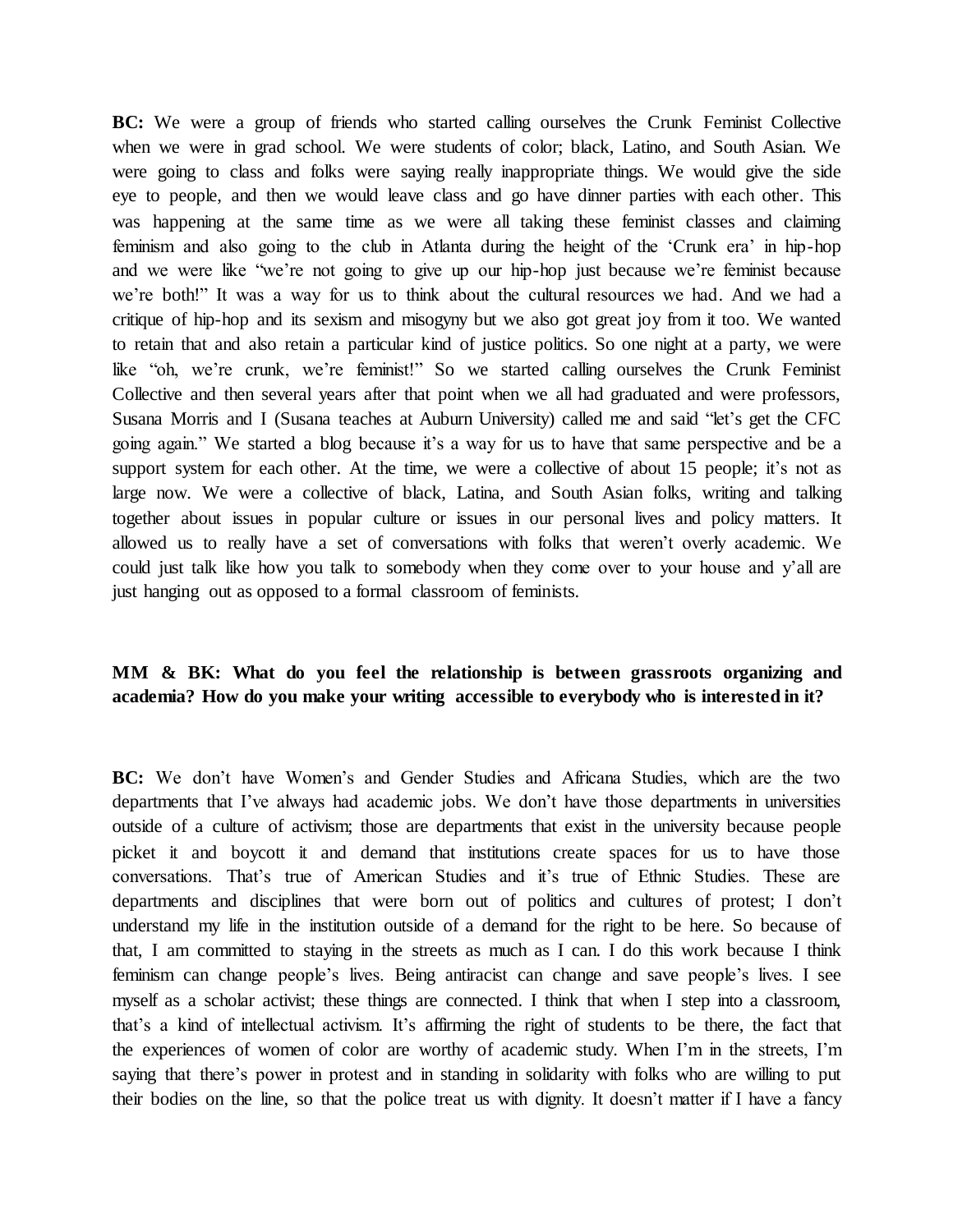job and a bunch of degrees if I can't walk down the street safely and be assured that an encounter with a police officer won't end up in a really tragic scenario. That kind of work happens in the streets, so I think these things go together. We get to co-create knowledge with folks in the streets, that's liberating for people. The other reason I try to stay connected to life outside of the academy is because it's just healthier. Kind of what we do here is odd, and staying connected to folks who are less cerebral and not as invested in being cerebral is important, just to stay grounded and balanced. But also because I don't want to lose touch with where I'm from and I want to make sure that the work that I'm doing is useful to people. As a writer, I'm really concerned about accessibility. Every single thing I write is not accessible for general public; I write more traditional, academic articles when I have something to say. If my cousins or family members happen upon something I've written academically, they're like "I had to pull out my dictionary but it was really good." Part of what it means to be a scholar is that I'm in communication with other scholars who've done particular kinds of work. There's a base of knowledge from which we communicate with each other and I'm happy to do that. But a lot of times I just want to have general conversation. The thing that I've learned about writing accessibly is unfortunately people assume that means that you "dumb it down." To be a public writer and scholar is to have great respect for audiences. I respect people and I respect that folks want to be intellectually engaged and that if you are respectful of folks' desire for a substantive exchange, then you can find a way to talk to all kinds of people and then the big words that we use are not necessarily the things that we need to say. A lot of times we adorn language because we want to perform a particular kind of intellectual prowess. You don't always have to do that to get your point across. I think that the mark of a good writer is someone who gets their ideas across clearly so I try to stay mindful of those things.

**MM & BK: You were on a panel called "Moment or Movement: Activism and Social Justice in the Digital Age," and you talked about the significance of digital activism. Have you seen a change in the way that organizing happens with the prevalence of social media in your career or your lifetime?**

**BC:** Yes! Absolutely; I would say that digital organizing allows things to happen much faster because ideas circulate more. It's wonderful and a challenge; it's wonderful because it doesn't take us as long to make certain things happen as it used to. If we need to have a protest or if we need to have a quick response then we can just say "show up here!" at whatever time and people show up because massive amounts of people have access. The difference is digital tools help us to mobilize people very quickly. They're not necessarily the best tools for helping us to organize people because organizing is a different process. Organizing is a process of building relationships and getting investments from communities to stay with particular fights for the long haul. Organizing is a longer and more sustained, slower process. The folks who criticize this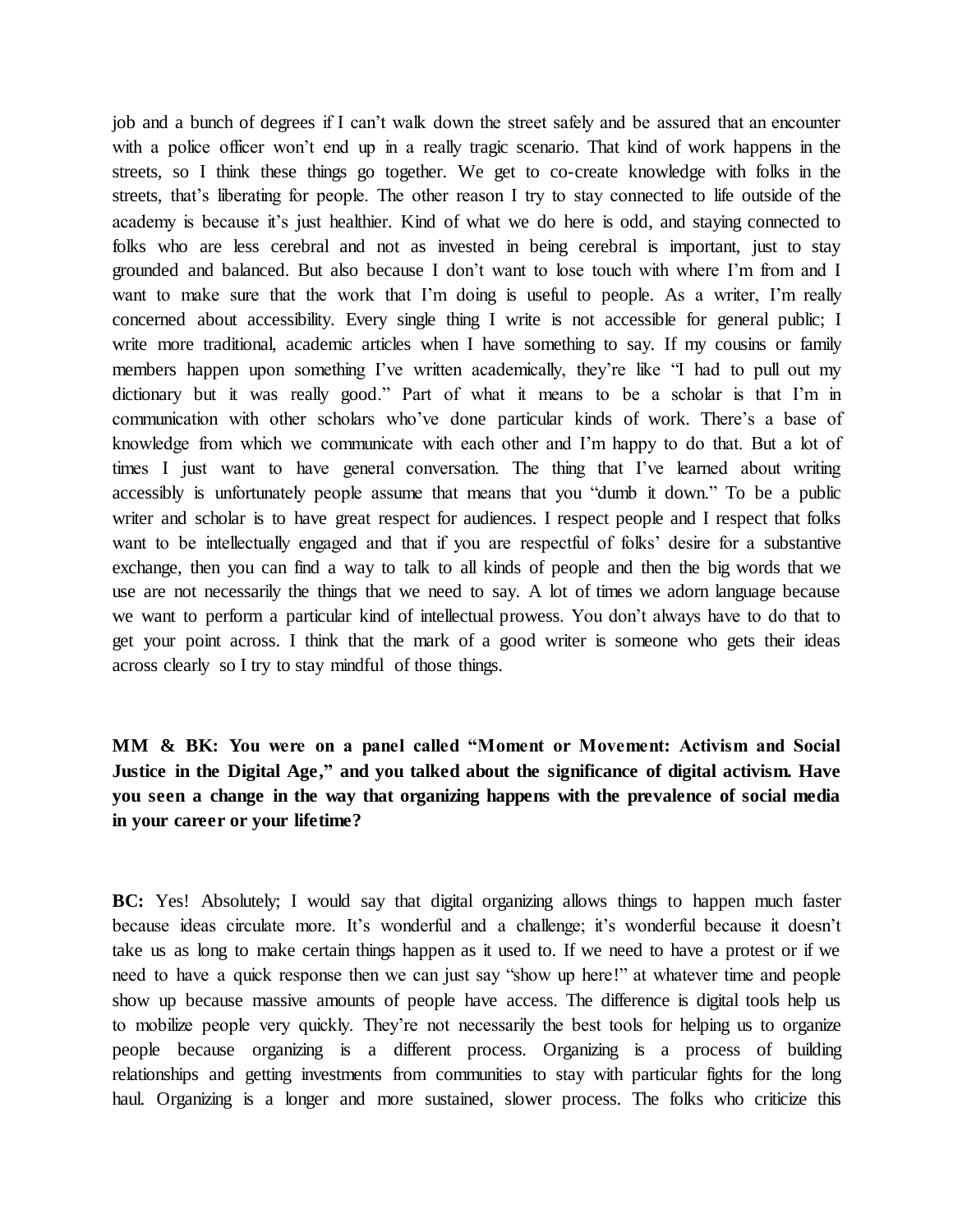don't recognize that the ability to mobilize groups of people is huge in terms of moving politics forward. For example, in 2013 the Texas State Senate tried to pass the massive anti-abortion law, and it was because of social media that they weren't able to do this. This law was unable to go forward because of this massive connection between people on the ground and people on social media. Mobilizing raises consciousness and gives support. It allows these things to have visibility. We see it especially right now in Black Lives Matter. We know what happened to Michael Brown because of Twitter, not because it was on the news. Some people may get discouraged believing that people are not fully engaged through social media, but I think it means something. Most mass movements don't have thousands of people in them. Usually they are just the work of a committed few. That is especially true for civil rights. I know it may not look it on TV but keep in mind that the March on Washington was a mass mobilization effort. All of those people didn't go back home and get involved in organizations. So we have both the same old problems and some newer issues. I am largely heartened by what I see on social media, I think young folks deserve lots of credit for basically making Twitter a medium of revolution when that's not particularly what it is for.

#### **MM & BK: Where are you in the process of your book?**

**BC:** My book will be out sometime in the next academic year. It's based on my doctoral dissertation. In the book, I'm really interested in a couple of things. One is understanding the process by which black women became intellectuals. Black women have always been public scholars, but we only know the names of the black male scholars. We know names like W.B Dubois, Booker T. Washington, Frederick Douglass, and Martin Luther King. There were women in all those different eras that were doing work as well. Part of it was literally a work of recovering these black women, and it's not that we just didn't know their names, we do – we have books about some of them, but we weren't talking about them as intellectuals. We were referring to them as activists, as organizers, and so I'm really trying to think about what it means to grant that black women are serious thinkers. Those women felt like they had to make a case as to why they were serious thinkers. If you read the things that they wrote they said, "We're serious thinkers on race issues, and people don't think we have things to say." I thought that was interesting and I wanted to think through that process. I think black women have rich histories of ideas that we've contributed to conversations that don't get taken up in black feminist theoretical conversations. A lot of black feminist theory is about current stuff happening in social justice, or are you intersectional, or do you have a radical social justice politic, and I think that matters and I'm down for that, but these women who didn't speak in that type of jargon were also saying "How can we make sure women are safe from rape and street harassment?" "How do we make sure that women can raise healthy families on their own terms?" "How can we make sure that black women can go to work, be safe and get a good wage?" Black women had a lot of things to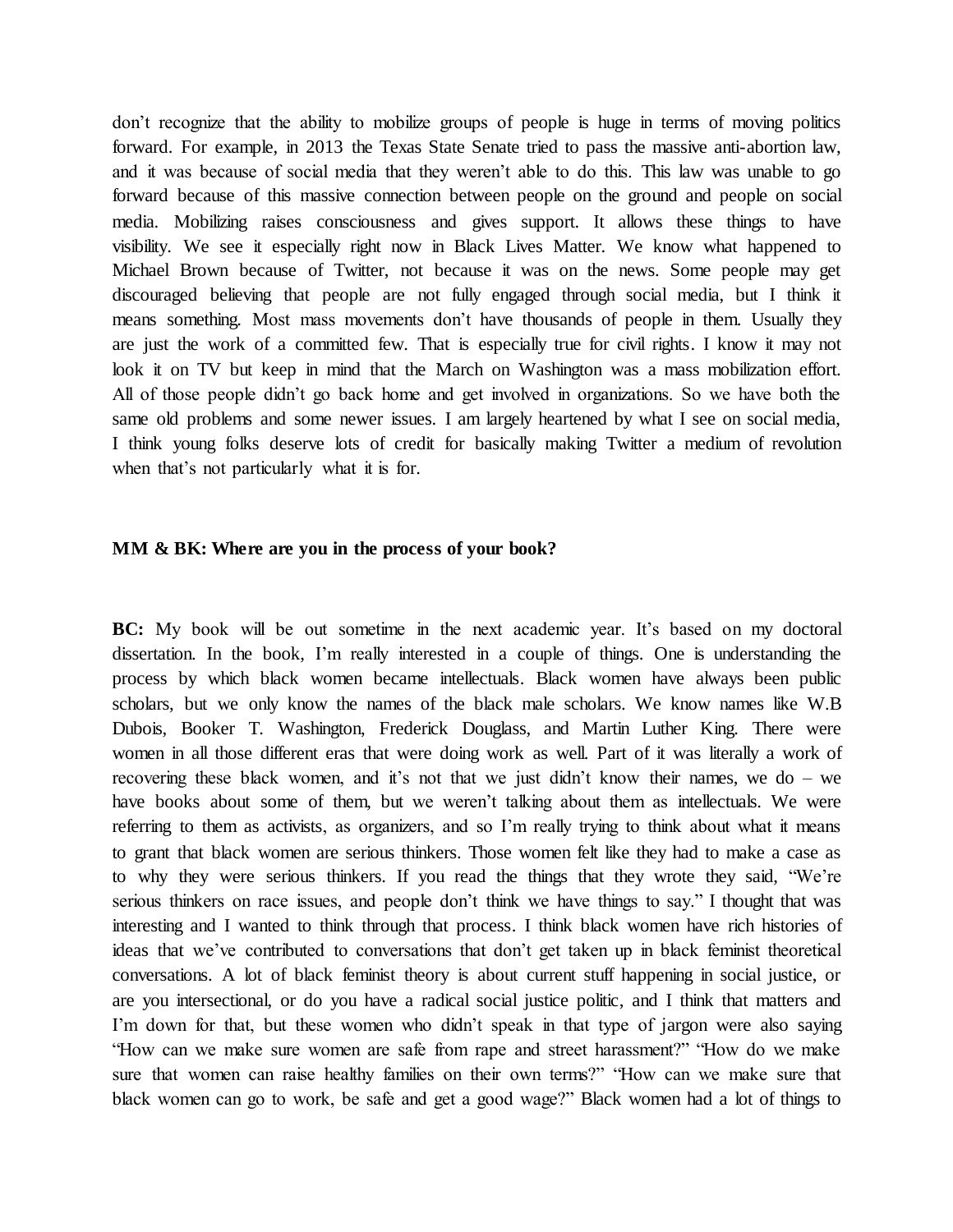say about those topics, a lot of unique and innovative things. So my book looks at women like Mary Church Terrell, Anna Julia Cooper, Ida B. Wells and Pauli Murray, among others. The thing that I want folks to take away from it is being able to name Mary Church Terrell and then say, "Oh yeah! She gave us this notion of dignified agitation," which is the way to think about doing protests. She would protest in her fur coat. She was very dignified, but also like "You need to desegregate these stores!" So that's the name that she gave to what she did. I want folks to know these women and know these concepts that they created. I want folks to be able to associate black women with the ideas that they put forward and not just with the wonderful accomplishments they had.

#### **MM & BK: Can you think of any important decision making moments in your life?**

**BC:** Every day, we make choices about what kind of people we're going to be and what our politics are going to be. If I'm any kind of leader at all, and again, by that I mean *influencer*, then I make choices about being willing to tell the truth. It's risk to tell people the truth about the ways that they are colluding with power structures that are problematic. I have made a choice, that as it relates to the kind of person I want to be, the kind of scholar that I want to be, I'm going to tell the truth even when it makes people uncomfortable. Even if it risks me some of the things that I might want. When we tell the truth at institutions, they might not invite us back. And we offend people sometimes. Sometimes, we mess up relationships that matter to us when we tell the truth. So I think that's a choice that I make frequently – that I'm going to say the things that might upset folks.

# **MM & BK: What was college like for you? Can you give us advice on how to do college right?**

**BC:** I went to Howard University, an HBCU in Washington DC. College was where I found my crew. This is a very important moment to do that. It's a time to figure out what you're passionate about, and what kind of life you envision for yourself. But for me, the things that I remember most professionally and academically, is that I learned to be a good writer in college. Being a good writer can get you access to all kinds of things, that aren't just about being in English or in the Humanities. Being a good writer and a good communicator is important. I learned that to be a good writer, you had to read a lot. College and grad school gave me the opportunity to do that. The biggest thing I learned is to trust your own process. Be patient with your own process of growth, development, and with your ideas. You don't have to have everything figured out